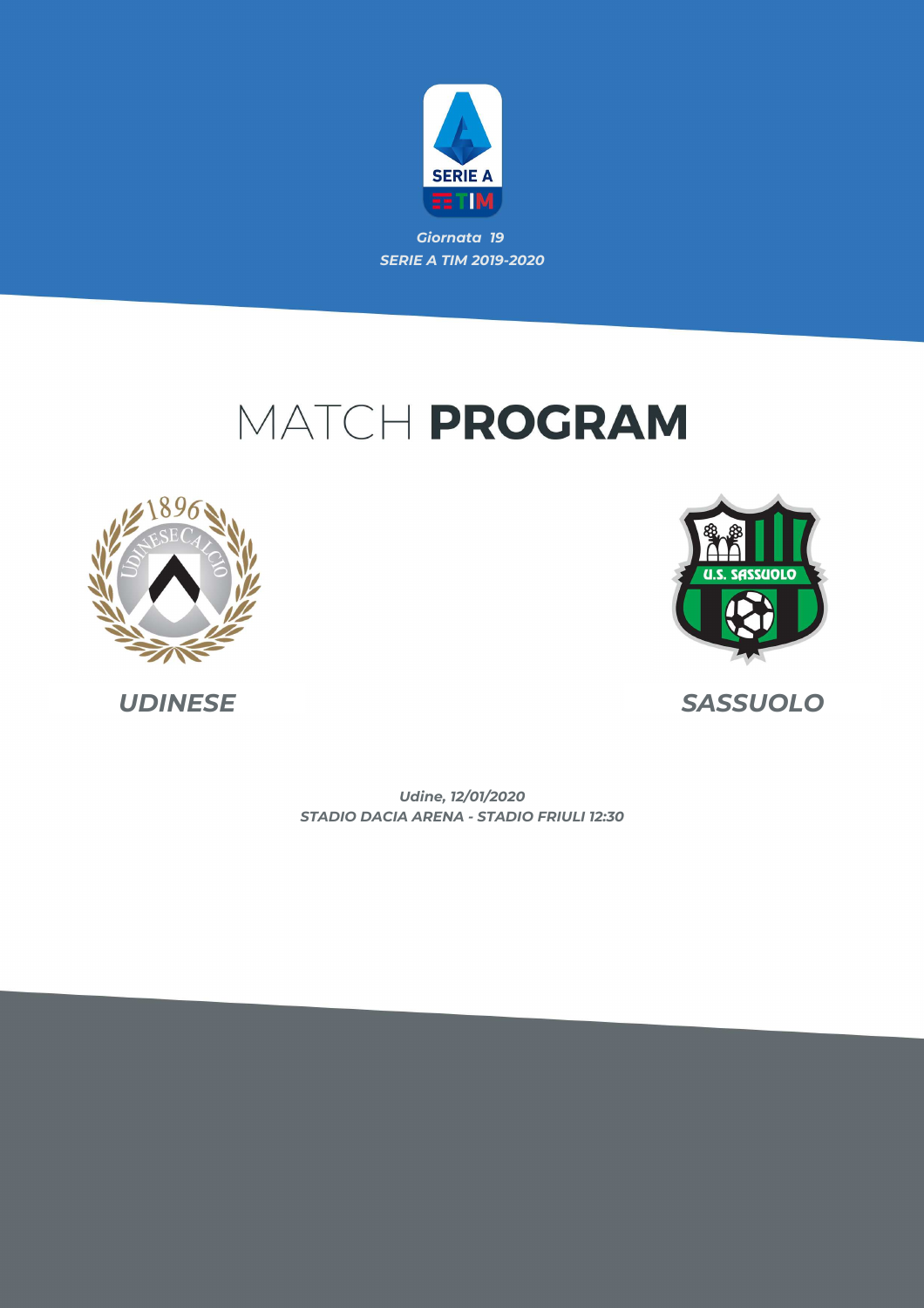

*Giornata 19 SERIE A TIM 2019-2020*



### *UDINESE SASSUOLO vs STADIO DACIA ARENA - STADIO FRIULI 12:30 Udine, 12/01/2020*



## *RISULTATI STAGIONALI*

| <b>TOTALI</b>         | <b>PTI</b> | <b>GIOC</b> | <b>VINTE</b>            | <b>NULLE</b> | <b>PERSE</b> | GF | GS | <b>DIFF.RETI</b>            |
|-----------------------|------------|-------------|-------------------------|--------------|--------------|----|----|-----------------------------|
| <b>UDINESE</b>        | 21         | 18          | 6                       | 3            | 9            | 14 | 28 | $-14$                       |
| <b>SASSUOLO</b>       | <b>19</b>  | 18          | 6                       | 4            | 9            | 30 | 31 | $-7$                        |
| <b>CASA/TRASFERTA</b> | <b>PTI</b> | <b>GIOC</b> | <b>VINTE</b>            | <b>NULLE</b> | <b>PERSE</b> | GF | GS | <b>MEDIA</b><br><b>GOAL</b> |
| <b>UDINESE</b>        | 14         | 9           | 4                       | 2            | 3            | 7  | 10 | 0.8                         |
| <b>SASSUOLO</b>       | 9          | 9           | $\overline{\mathbf{2}}$ | 3            | 4            | 77 | 13 | 7.2                         |

### *ULTIMI PRECEDENTI*

| 2018-19 33^ G             | <b>UDINESE</b>        | <b>SASSUOLO</b>                             |       |
|---------------------------|-----------------------|---------------------------------------------|-------|
| 20/04/2019                | 35'(2°T)[A] P. LIROLA | 31'(1°T) S. SENSI                           | $7-7$ |
| 2018-19 14^ G             | <b>SASSUOLO</b>       | <b>UDINESE</b>                              |       |
| 02/12/2018                |                       |                                             | $O-O$ |
| 2017-18 29^ G             | <b>UDINESE</b>        | <b>SASSUOLO</b>                             |       |
| 17/03/2018                | 44'(1°T) S. FOFANA    | 42'(1°T)[A] K. ALI ADNAN, 29'(2°T) S. SENSI | $1-2$ |
| 2017-18 10 <sup>^</sup> G | <b>SASSUOLO</b>       | <b>UDINESE</b>                              |       |
| 25/10/2017                |                       | 32'(1°T) A. BARAK                           | $O-I$ |
| 2016-17 25^ G             | <b>UDINESE</b>        | <b>SASSUOLO</b>                             |       |
| 19/02/2017                | 7'(1°T) S. FOFANA     | 25'(2°T) G. DEFREL, 34'(2°T) G. DEFREL      | $1-2$ |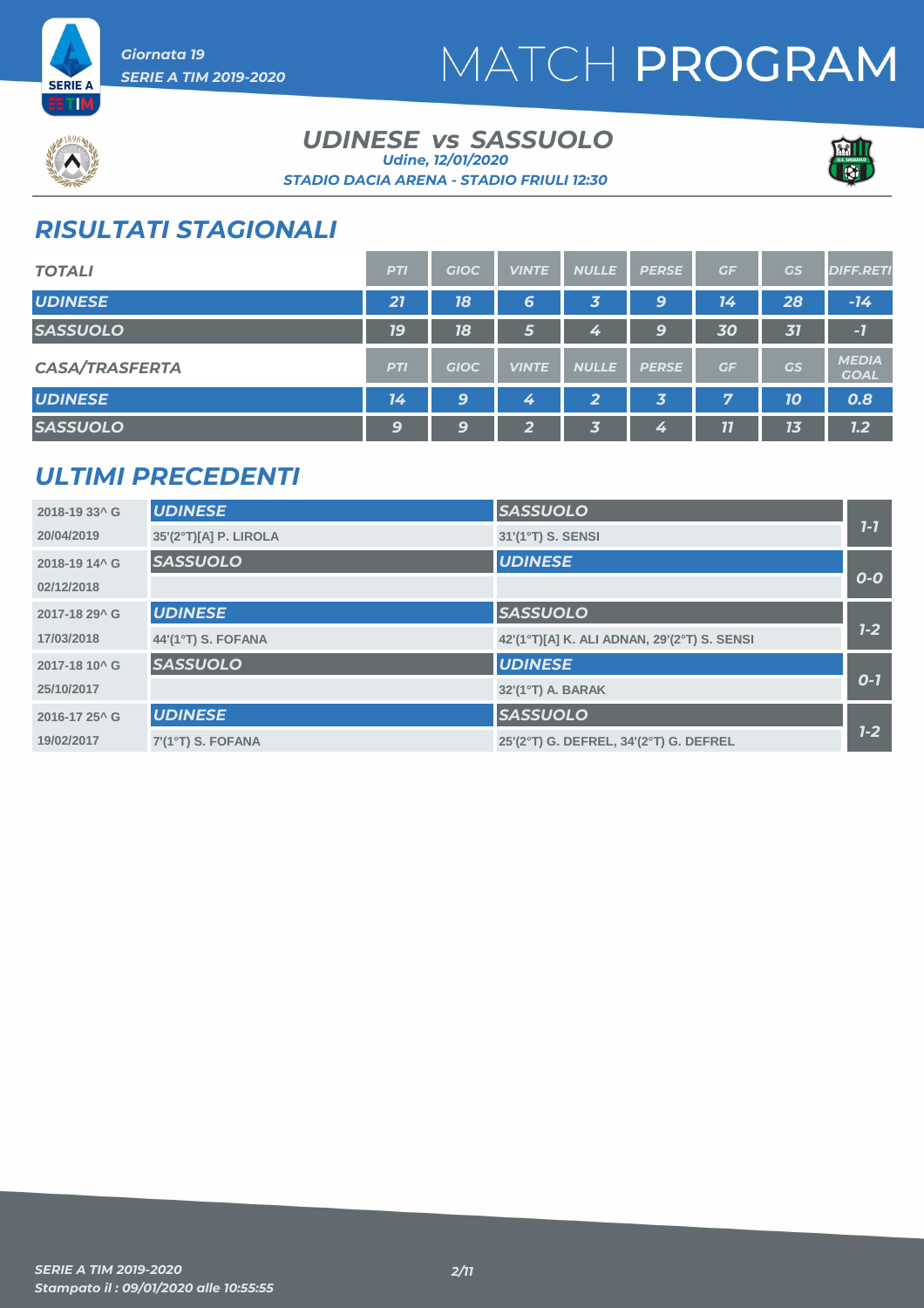



ETIM

#### *UDINESE SASSUOLO vs STADIO DACIA ARENA - STADIO FRIULI 12:30 Udine, 12/01/2020*



## *ROSA DELLE SQUADRE*

| <b>UDINESE</b>                | PRES. A           | <b>GOL A</b>     | GOL 2019-20              | <b>PRES. 2019-20</b> | MIN. 2019-20     |
|-------------------------------|-------------------|------------------|--------------------------|----------------------|------------------|
| <b>PORTIERI</b>               |                   |                  |                          |                      |                  |
| <b>1 JUAN MUSSO</b>           | 47                | 68               | 28                       | 78                   | 1743             |
| <b>27 SAMUELE PERISAN</b>     | $\boldsymbol{O}$  | $\boldsymbol{O}$ | $\boldsymbol{O}$         | $\boldsymbol{O}$     | $\boldsymbol{O}$ |
| <b>31 MANUEL GASPARINI</b>    | $\boldsymbol{O}$  | 0                | 0                        | $\boldsymbol{0}$     | 0                |
| 88 NICOLAS                    | 37                | 76               | $\boldsymbol{0}$         | $\boldsymbol{0}$     | $\boldsymbol{O}$ |
| <b>DIFENSORI</b>              |                   |                  |                          |                      |                  |
| 2 FRANCISCO SIERRALTA         | 6                 | $\pmb{o}$        | $\boldsymbol{0}$         | $\boldsymbol{o}$     | O                |
| <b>SAMIR</b><br>3             | 86                | 5                | $\boldsymbol{O}$         | 70                   | 965              |
| <b>4 NICHOLAS OPOKU</b>       | 79                | O                | $\boldsymbol{0}$         | $\overline{7}$       | 514              |
| <b>5 WILLIAM EKONG</b>        | 57                | $\boldsymbol{O}$ | $\boldsymbol{O}$         | 76                   | 1547             |
| <b>17 BRAM NUYTINCK</b>       | 62                | $\mathbf{7}$     | $\boldsymbol{0}$         | 8                    | 776              |
| <b>18 HIDDE TER AVEST</b>     | 20                | $\boldsymbol{O}$ | $\boldsymbol{O}$         | $\overline{7}$       | 374              |
| <b>19 JENS STRYGER LARSEN</b> | 80                | $\overline{2}$   | $\boldsymbol{0}$         | 14                   | 1310             |
| <b>50 RODRIGO BECAO</b>       | 13                | $\mathbf{I}$     | $\overline{1}$           | 13                   | 1022             |
| <b>87 SEBASTIAN DE MAIO</b>   | 149               | $\overline{7}$   | 0                        | $\mathbf{9}$         | 763              |
| <b>CENTROCAMPISTI</b>         |                   |                  |                          |                      |                  |
| <b>6 SEKO FOFANA</b>          | 93                | 11               | $\overline{I}$           | 13                   | 930              |
| 8 MATO JAJALO                 | 108               | $\overline{2}$   | $\boldsymbol{O}$         | 13                   | 1099             |
| <b>10 RODRIGO DE PAUL</b>     | 122               | 20               | 3                        | 15                   | <b>1180</b>      |
| <b>WALACE</b><br>77           | 9                 | $\boldsymbol{O}$ | $\boldsymbol{O}$         | $\mathbf{9}$         | 447              |
| <b>12 KEN SEMA</b>            | 74                | $\mathbf{I}$     | $\overline{1}$           | 14                   | 1178             |
| <b>38 ROLANDO MANDRAGORA</b>  | 94                | 5                | $\boldsymbol{O}$         | 17                   | 1438             |
| <b>60 JAN KUBALA</b>          | O                 | O                | $\boldsymbol{0}$         | $\boldsymbol{O}$     | $\boldsymbol{o}$ |
| <b>61 MARCO BALLARINI</b>     | $\boldsymbol{O}$  | $\boldsymbol{O}$ | $\boldsymbol{0}$         | $\boldsymbol{O}$     | 0                |
| <b>72 ANTONIN BARAK</b>       | 50                | $\overline{7}$   | 0                        | 8                    | 222              |
| <b>ATTACCANTI</b>             |                   |                  |                          |                      |                  |
| <b>7 STEFANO OKAKA</b>        | 135               | 25               | $\overline{3}$           | 14                   | 1084             |
| <b>15 KEVIN LASAGNA</b>       | <b>118</b>        | 26               | $\overline{\mathcal{Z}}$ | 17                   | 1240             |
| 23 IGNACIO PUSSETTO           | 46                | 5                | $\overline{1}$           | 77                   | 353              |
| <b>30 ILIJA NESTOROVSKI</b>   | 50                | 12               | $\overline{1}$           | 13                   | 682              |
| <b>40 EMANUELE ROVINI</b>     | O                 | 0                | 0                        | $\boldsymbol{O}$     | 0                |
| 91 LUKASZ TEODORCZYK          | 21                | $\overline{1}$   | $\boldsymbol{O}$         | 5                    | 52               |
| <b>STAFF TECNICO</b>          |                   |                  |                          |                      |                  |
|                               | <b>LUCA GOTTI</b> |                  |                          |                      |                  |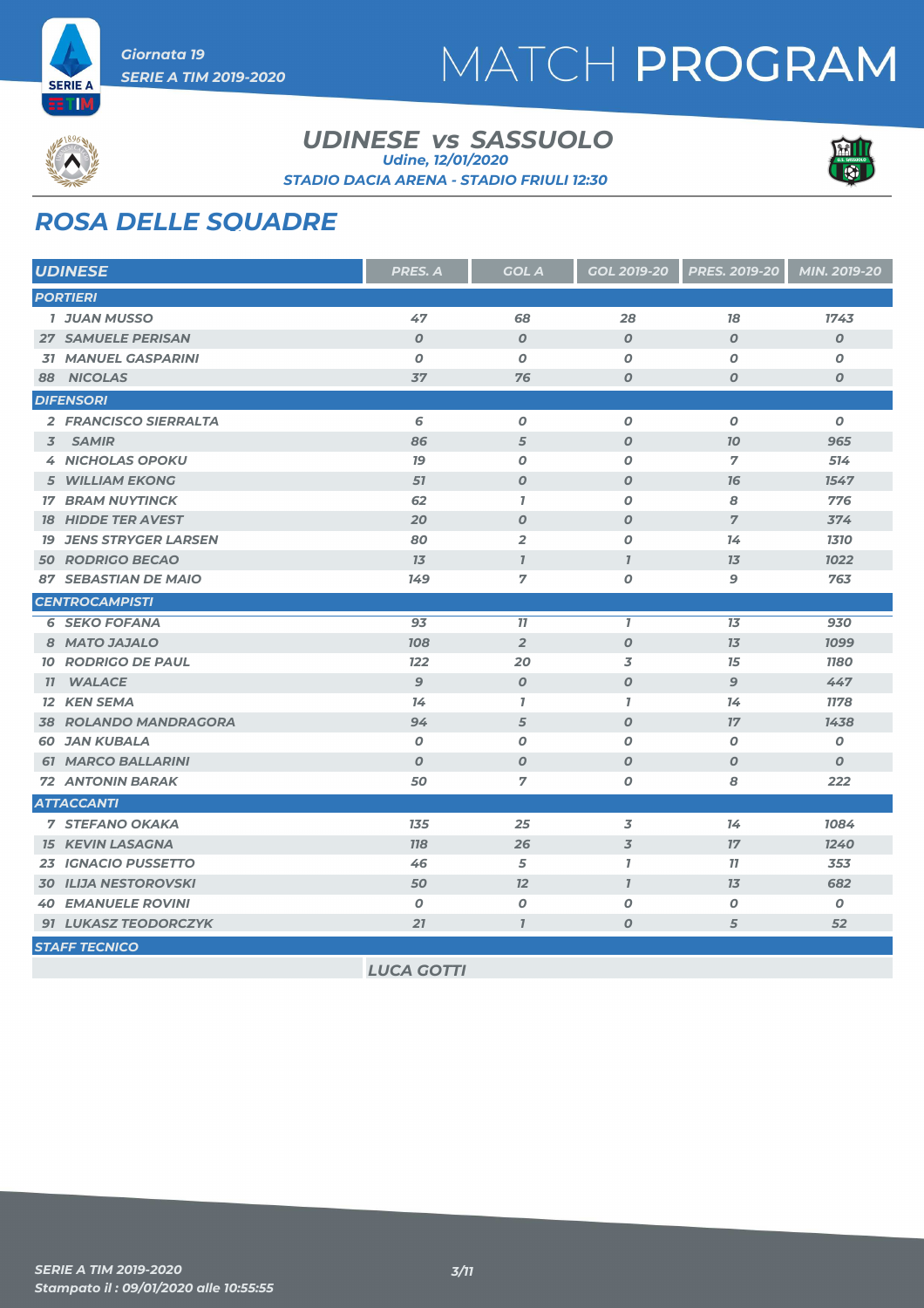

# MATCH PROGRAM



ETIM

### *UDINESE SASSUOLO vs Udine, 12/01/2020*



*STADIO DACIA ARENA - STADIO FRIULI 12:30*

| <b>SASSUOLO</b>                                               | <b>PRES. A</b>   | <b>GOL A</b>     | <b>GOL 2019-20</b> | <b>PRES. 2019-20</b> | MIN. 2019-20     |
|---------------------------------------------------------------|------------------|------------------|--------------------|----------------------|------------------|
| <b>PORTIERI</b>                                               |                  |                  |                    |                      |                  |
| <b>47 ANDREA CONSIGLI</b>                                     | 348              | 481              | 25                 | 13                   | 1260             |
| <b>56 GIANLUCA PEGOLO</b>                                     | 107              | 163              | $\overline{2}$     | $\overline{3}$       | 288              |
| <b>63 STEFANO TURATI</b>                                      | $\overline{2}$   | 4                | 4                  | $\overline{2}$       | <b>190</b>       |
| <b>64 ALESSANDRO RUSSO</b>                                    | $\boldsymbol{O}$ | $\boldsymbol{O}$ | $\boldsymbol{O}$   | $\boldsymbol{0}$     | $\boldsymbol{0}$ |
| <b>65 GIOELE ZACCHI</b>                                       | O                | O                | 0                  | 0                    | O                |
| <b>DIFENSORI</b>                                              |                  |                  |                    |                      |                  |
| 2 MARLON                                                      | 32               | $\mathbf{I}$     | $\boldsymbol{O}$   | 14                   | 1246             |
| <b>6 ROGERIO</b>                                              | 48               | $\overline{1}$   | $\boldsymbol{O}$   | $\overline{2}$       | 122              |
| <b>13 FEDERICO PELUSO</b>                                     | 256              | 8                | $\boldsymbol{o}$   | 14                   | 912              |
| <b>17 MERT MULDUR</b>                                         | 8                | $\boldsymbol{O}$ | $\boldsymbol{O}$   | 8                    | 450              |
| <b>19 FILIPPO ROMAGNA</b>                                     | 52               | 0                | $\boldsymbol{0}$   | 77                   | 928              |
| 21 VLAD CHIRICHES                                             | 36               | 3                | $\boldsymbol{O}$   | 4                    | 398              |
| <b>22 JEREMY TOLJAN</b>                                       | 76               | $\mathbf{I}$     | $\mathbf{I}$       | 76                   | 1397             |
| <b>31 GIAN MARCO FERRARI</b>                                  | 106              | $\mathbf{9}$     | $\boldsymbol{O}$   | 8                    | 759              |
| <b>33 ALESSANDRO TRIPALDELLI</b>                              | $\overline{2}$   | O                | $\boldsymbol{O}$   | $\overline{2}$       | 145              |
| <b>35 STEFANO PICCININI</b>                                   | $\boldsymbol{O}$ | $\boldsymbol{O}$ | $\boldsymbol{O}$   | $\boldsymbol{0}$     | $\boldsymbol{0}$ |
| <b>77 GEORGIOS KYRIAKOPOULOS</b>                              | 9                | 0                | $\boldsymbol{0}$   | 9                    | 707              |
| <b>96 LEONARDO FONTANESI</b>                                  | 3                | $\boldsymbol{O}$ | $\boldsymbol{O}$   | $\boldsymbol{O}$     | $\boldsymbol{o}$ |
| <b>CENTROCAMPISTI</b>                                         |                  |                  |                    |                      |                  |
| <b>4 FRANCESCO MAGNANELLI</b>                                 | 176              | 3                | $\boldsymbol{o}$   | 12                   | 919              |
| 8 ALFRED DUNCAN                                               | 180              | 8                | $\overline{1}$     | 7 <sub>3</sub>       | 898              |
| <b>10 FILIP DJURICIC</b>                                      | 70               | 5                | 3                  | 12                   | 622              |
| <b>14 PEDRO OBIANG</b>                                        | 114              | 5                | $\mathbf{I}$       | 15                   | <b>7777</b>      |
| <b>23 HAMED JUNIOR TRAORE</b>                                 | 48               | 5                | 3                  | 76                   | 944              |
| <b>36 LUCA MAZZITELLI</b>                                     | 49               | $\overline{I}$   | $\boldsymbol{O}$   | $\mathbf{7}$         | 11               |
| <b>44 ANDREA GHION</b>                                        | $\boldsymbol{O}$ | O                | $\boldsymbol{0}$   | $\boldsymbol{0}$     | $\boldsymbol{o}$ |
| <b>52 IULIUS ANDREI MARGINEAN</b>                             | $\boldsymbol{O}$ | $\boldsymbol{O}$ | $\boldsymbol{O}$   | $\boldsymbol{0}$     | $\boldsymbol{O}$ |
| <b>68 MEHDI BOURABIA</b>                                      | 37               | $\mathbf{7}$     | 0                  | 5                    | <b>192</b>       |
| <b>73 MANUEL LOCATELLI</b>                                    | 91               | 4                | $\boldsymbol{o}$   | 14                   | 1099             |
| <b>ATTACCANTI</b>                                             |                  |                  |                    |                      |                  |
| <b>7 JEREMIE BOGA</b>                                         | 42               | $\overline{7}$   | 4                  | 17                   | 1338             |
| <b>9 FRANCESCO CAPUTO</b>                                     | 66               | 25               | 8                  | 76                   | 1408             |
| <b>11 GREGOIRE DEFREL</b>                                     | 156              | 41               | $\mathbf{I}$       | 8                    | 530              |
| <b>18 GIACOMO RASPADORI</b>                                   | 4                | $\boldsymbol{O}$ | $\boldsymbol{O}$   | 3                    | 22               |
| <b>25 DOMENICO BERARDI</b>                                    | <b>191</b>       | 63               | 8                  | 14                   | 1216             |
| <b>50 BRIANSAFO ODDEI</b>                                     | $\boldsymbol{o}$ | $\boldsymbol{o}$ | $\boldsymbol{o}$   | $\boldsymbol{O}$     | $\boldsymbol{O}$ |
| <b>51 JACOPO PELLEGRINI</b><br>the common common contracts of | O                | 0                | 0                  | 0                    | O                |

*STAFF TECNICO*

*ROBERTO DE ZERBI*

*Squalificato*

*Diffidato*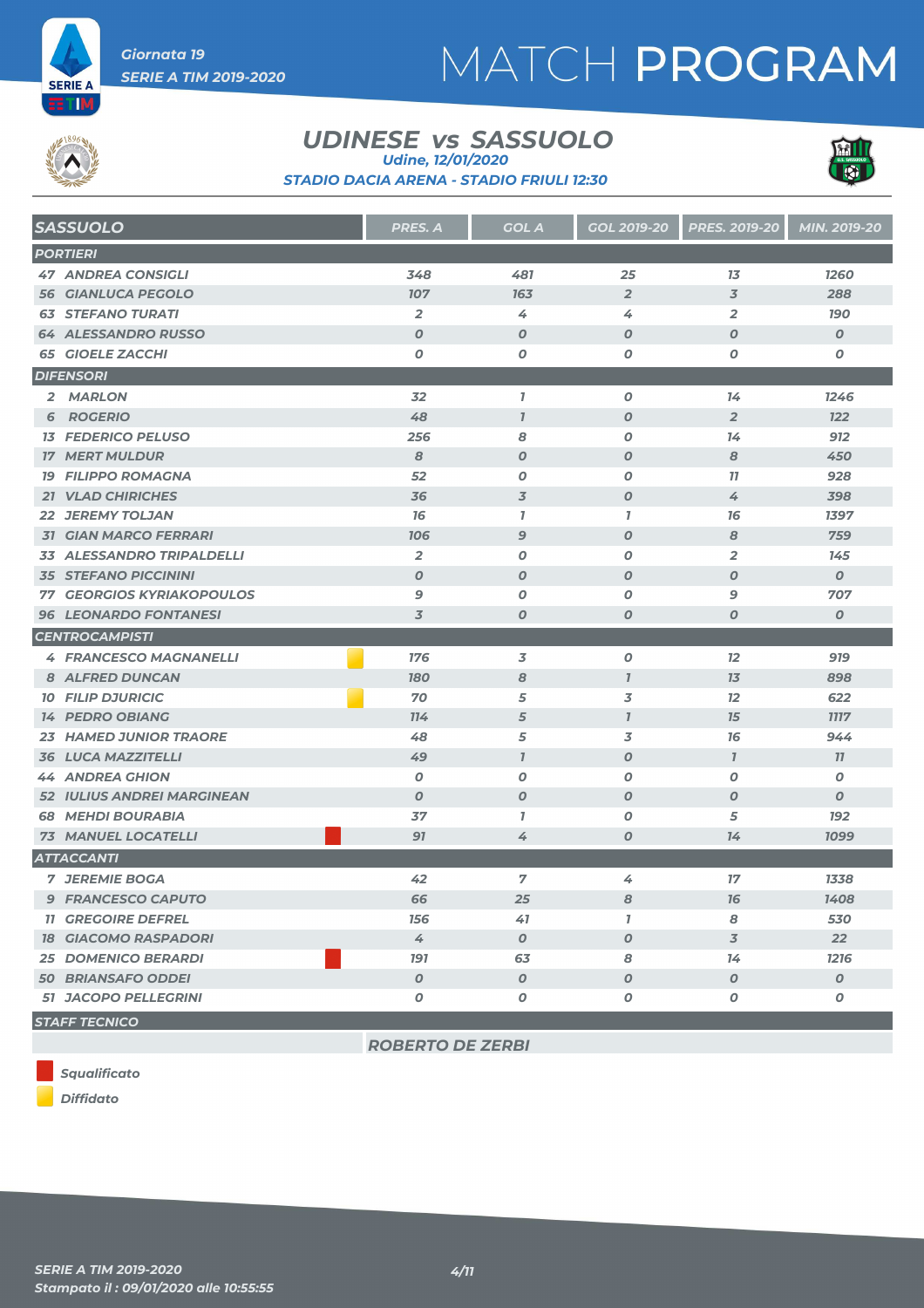



#### *UDINESE SASSUOLO vs STADIO DACIA ARENA - STADIO FRIULI 12:30 Udine, 12/01/2020*



### *RENDIMENTO RECENTE*

*Giornata 19* 

*SERIE A TIM 2019-2020*

| <b>UDINESE</b>      |                                                                            |                       |         |
|---------------------|----------------------------------------------------------------------------|-----------------------|---------|
| <b>18^ GIORNATA</b> | <b>LECCE</b>                                                               | <b>UDINESE</b>        |         |
| 06/01/2020          |                                                                            | 43'(2°T) R. DE PAUL   | $O-7$   |
| <b>17^ GIORNATA</b> | <b>UDINESE</b>                                                             | <b>CAGLIARI</b>       |         |
| 21/12/2019          | 39'(1°T) R. DE PAUL, 40'(2°T) S. FOFANA                                    | 39'(2°T) JOAO PEDRO   | $2 - 7$ |
| <b>16^ GIORNATA</b> | <b>JUVENTUS</b>                                                            | <b>UDINESE</b>        |         |
| 15/12/2019          | 9'(1°T) C. RONALDO, 37'(1°T) C. RONALDO, 45'(1°T) L.<br><b>BONUCCI</b>     | 49'(2°T) I. PUSSETTO  | $3 - 7$ |
| <b>15^ GIORNATA</b> | <b>UDINESE</b>                                                             | <b>NAPOLI</b>         |         |
| 07/12/2019          | 32'(1°T) K. LASAGNA                                                        | 24'(2°T) P. ZIELINSKI | $7 - 7$ |
| <b>14^ GIORNATA</b> | LAZIO                                                                      | <b>UDINESE</b>        |         |
| 01/12/2019          | 9'(1°T) C. IMMOBILE, 36'(1°T) C. IMMOBILE, 46'(1°T) LUIS<br><b>ALBERTO</b> |                       | $3-0$   |

### *SASSUOLO*

| <b>18^ GIORNATA</b> | <b>GENOA</b>                             | <b>SASSUOLO</b>                         |         |
|---------------------|------------------------------------------|-----------------------------------------|---------|
| 05/01/2020          | 29'(1°T) D. CRISCITO, 41'(2°T) G. PANDEV | 33'(1°T) P. OBIANG                      | $2 - 1$ |
| <b>17^ GIORNATA</b> | <b>SASSUOLO</b>                          | <b>NAPOLI</b>                           |         |
| 22/12/2019          | 29'(1°T) H. TRAORE                       | 12'(2°T) ALLAN, 49'(2°T)[A] P. OBIANG   | $1 - 2$ |
| <b>16^ GIORNATA</b> | <b>MILAN</b>                             | <b>SASSUOLO</b>                         |         |
| 15/12/2019          |                                          |                                         | $O-O$   |
| <b>15^ GIORNATA</b> | <b>SASSUOLO</b>                          | <b>CAGLIARI</b>                         |         |
| 08/12/2019          | 7'(1°T) D. BERARDI, 36'(1°T) F. DJURICIC | 6'(2°T) JOAO PEDRO, 45'(2°T) D. RAGATZU | $2 - 2$ |
| <b>14^ GIORNATA</b> | <b>JUVENTUS</b>                          | <b>SASSUOLO</b>                         |         |
| 01/12/2019          | 20'(1°T) L. BONUCCI, 23'(2°T) C. RONALDO | 23'(1°T) J. BOGA, 2'(2°T) F. CAPUTO     | $2 - 2$ |

| <b>CONFRONTO SQUADRE (Valori medi)</b> | <b>UDINESE</b> | <b>SASSUOLO</b> |
|----------------------------------------|----------------|-----------------|
| <b>Goal Fatti</b>                      | 0.78           | 1.67            |
| <b>Goal Subiti</b>                     | 1.56           | 1.72            |
| <b>Tiri totali</b>                     | 8.77           | 9.67            |
| <b>Tiri in porta</b>                   | 4              | 5.44            |
| <b>Assist</b>                          | 0.56           | 1.22            |
| Azioni di attacco                      | 41.67          | 47.89           |
| Passaggi riusciti                      | 340.61         | 468.5           |
| Passaggi riusciti %                    | 80%            | 85%             |
| <b>Falli Fatti</b>                     | 13.94          | 13.83           |
| <b>Falli Subiti</b>                    | <b>11.06</b>   | 15.06           |
| <b>Baricentro</b>                      | 48.17m         | 49.89m          |
| <b>Passaggi Chiave</b>                 | 2.33           | 3.22            |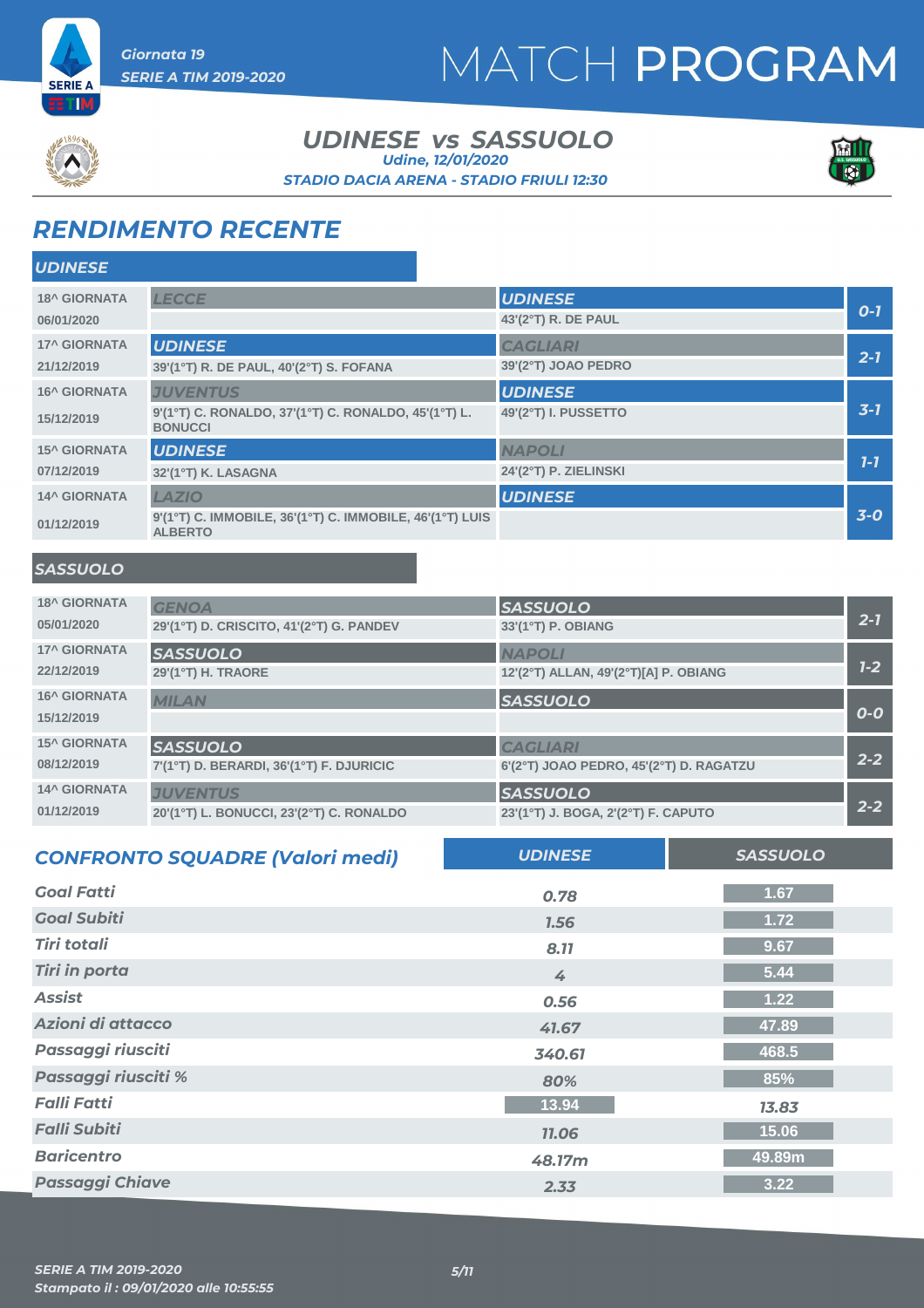

**SERIE** 

#### *UDINESE SASSUOLO vs STADIO DACIA ARENA - STADIO FRIULI 12:30 Udine, 12/01/2020*



### *RENDIMENTO ATLETICO \**

| <b>UDINESE</b>              | Pres. (Min.) | <u>Media (km)</u> | <b>Media</b><br><b>Sprint (Km)</b> | <b>SASSUOLO</b>            | Pres. (Min.) | <b>Media</b> (km) | <b>Media</b><br>Sprint (Km) |
|-----------------------------|--------------|-------------------|------------------------------------|----------------------------|--------------|-------------------|-----------------------------|
| <b>38 R. MANDRAGORA</b>     | 17 (1438')   | 10.86             | 0.786                              | <b>4 F. MAGNANELLI</b>     | 12 (919')    | 11.139            | 0.704                       |
| <b>17 B. NUYTINCK</b>       | 8 (776')     | 10.685 0.553      |                                    | 14 P. OBIANG               | 15 (1117')   | 10.659            | 0.737                       |
| <b>19 J. STRYGER LARSEN</b> | 14 (1310')   | 10.517            | 0.936                              | <b>19 F. ROMAGNA</b>       | 11 (928')    | 10.341            | 0.646                       |
| 8 M. JAJALO                 | 13 (1099')   | 10.514            | 0.634                              | <b>77 G. KYRIAKOPOULOS</b> | 9(707)       | <b>70.2</b>       | 1.108                       |
| <b>6S. FOFANA</b>           | 13 (930')    | 9.923             | 0.9                                | <b>21 V. CHIRICHES</b>     | 4 (398')     | 10.125            | 0.813                       |
| 10 R. DE PAUL               | 15 (1180')   | 9.82              | 1.058                              | 22 J. TOLJAN               | 16 (1397')   | 10.118            | 0.997                       |
| 12 K. SEMA                  | 14 (1178')   | 9.817             | 0.863                              | <b>9 F. CAPUTO</b>         | 16 (1408')   | 10.104            | 0.946                       |
| <b>5 W. EKONG</b>           | 16 (1547')   | 9.801             | 0.531                              | 73 M. LOCATELLI            | 14 (1099')   | 10.052            | 0.645                       |
| 87 S. DE MAIO               | 9(763')      | 9.773             | 0.509                              | <b>31 G. FERRARI</b>       | 8 (759')     | 9.858             | 0.507                       |
| <b>50 R. BECAO</b>          | 13 (1022')   | 9.716             | 0.595                              | <b>25 D. BERARDI</b>       | 14 (1216')   | 9.807             | 7.05                        |
| <b>3 SAMIR</b>              | 10 (965')    | 9.698             | 0.807                              | 7J. BOGA                   | 17 (1338')   | 9.797             | 1.003                       |
| <b>4 N. OPOKU</b>           | 7(514')      | 9.409             | 0.705                              | <b>2 MARLON</b>            | 14 (1246')   | 9.5               | 0.626                       |
| <b>15 K. LASAGNA</b>        | 17 (1240')   | 9.379             | 0.905                              | <b>11 G. DEFREL</b>        | 8 (530')     | 9.142             | 0.878                       |
| 7 S. OKAKA                  | 14 (1084')   | 9.044             | 0.803                              | <b>33 A. TRIPALDELLI</b>   | 2(145')      | 9.03              | 0.965                       |
| <b>11 WALACE</b>            | 9(447)       | 8.83              | 0.646                              | <b>13 F. PELUSO</b>        | 14 (912')    | 8.992             | 0.668                       |
| <b>30 I. NESTOROVSKI</b>    | 13 (682')    | 8.061             | 0.555                              | <b>8 A. DUNCAN</b>         | 13 (898')    | 8.986             | 0.671                       |
| <b>18 H. TER AVEST</b>      | 7(374)       | 7.914             | 0.706                              | 23 H. TRAORE               | 16 (944')    | 8.696             | 0.665                       |
| 72 A. BARAK                 | 8 (222')     | 5.484             | 0.545                              | 17 M. MULDUR               | 8(450')      | 8.556             | 0.702                       |
| <b>23 I. PUSSETTO</b>       | 11 (353')    | 5.042             | 0.481                              | <b>10 F. DJURICIC</b>      | 12 (622')    | 8.041             | 0.61                        |
| <b>91 L. TEODORCZYK</b>     | 5(52')       | 1.613             | 0.157                              | <b>68 M. BOURABIA</b>      | 5 (192')     | 7.033             | 0.549                       |
|                             |              |                   |                                    | <b>6 ROGERIO</b>           | 2(122')      | 6.699             | 0.719                       |
|                             |              |                   |                                    | <b>36 L. MAZZITELLI</b>    | 1(11')       | 1.702             | 0.09                        |
|                             |              |                   |                                    | <b>18 G. RASPADORI</b>     | 3(22')       | 1.137             | 0.162                       |

\* Le informazioni riportate sul Rendimento Atletico sono da intendersi riferite al periodo di permanenza nella squadra corrente.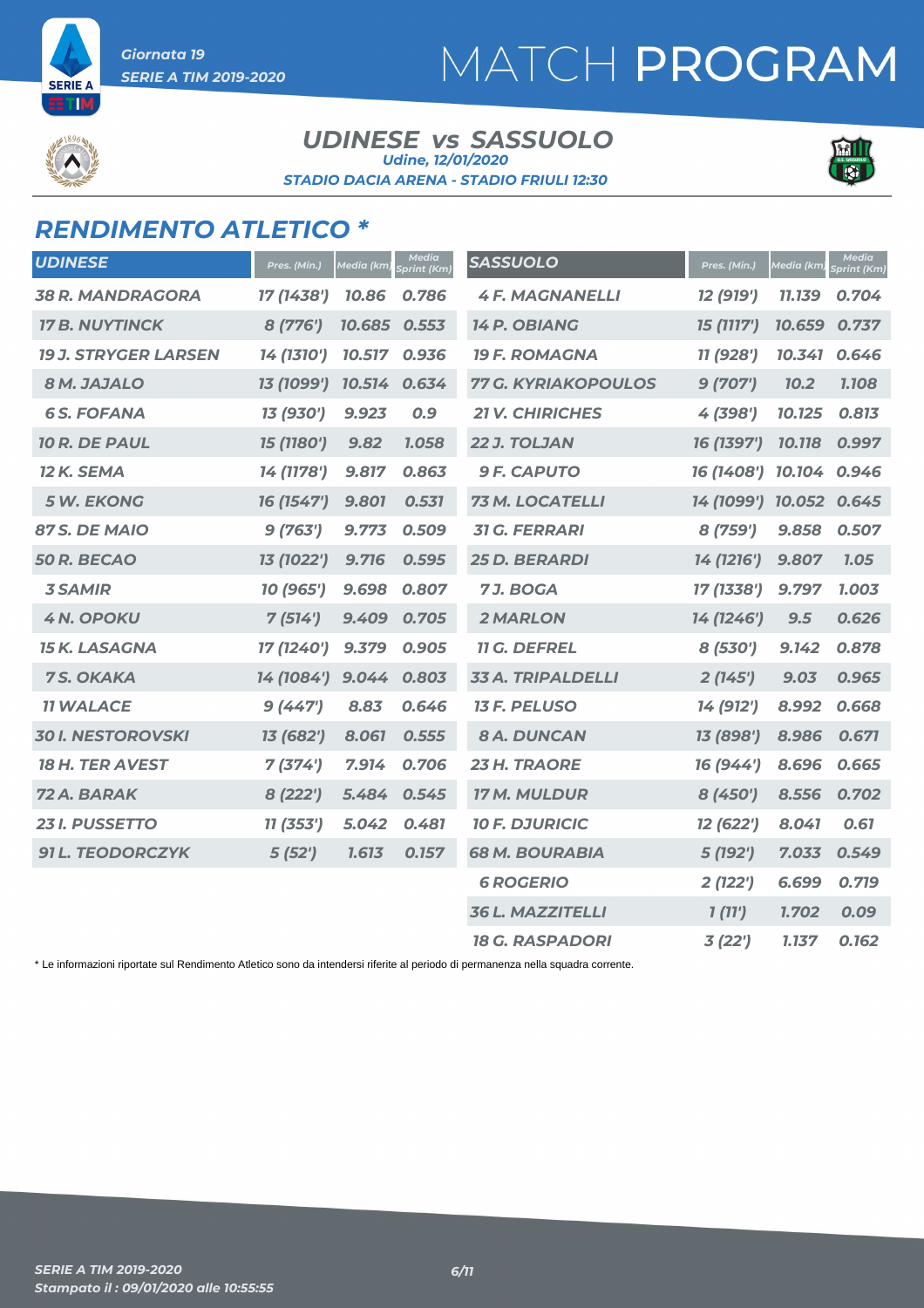# MATCH PROGRAM



**SERIE A** Ш

#### *UDINESE SASSUOLO vs STADIO DACIA ARENA - STADIO FRIULI 12:30 Udine, 12/01/2020*



### *GLI INCONTRI DELLA 19 ^ GIORNATA*

| <b>CAGLIARI</b>      | <b>MILAN</b>    | 11/01/2020 15:00 |
|----------------------|-----------------|------------------|
| <b>LAZIO</b>         | <b>NAPOLI</b>   | 11/01/2020 18:00 |
| <b>INTER</b>         | <b>ATALANTA</b> | 11/01/2020 20:45 |
| <b>UDINESE</b>       | <b>SASSUOLO</b> | 12/01/2020 12:30 |
| <b>FIORENTINA</b>    | <b>SPAL</b>     | 12/01/2020 15:00 |
| <b>SAMPDORIA</b>     | <b>BRESCIA</b>  | 12/01/2020 15:00 |
| <b>TORINO</b>        | <b>BOLOGNA</b>  | 12/01/2020 15:00 |
| <b>HELLAS VERONA</b> | <b>GENOA</b>    | 12/01/2020 18:00 |
| <b>ROMA</b>          | <b>JUVENTUS</b> | 12/01/2020 20:45 |
| <b>PARMA</b>         | <b>LECCE</b>    | 13/01/2020 20:45 |

### *CLASSIFICA SERIE A*

|                      | <b>PTI</b> | <b>GIOC</b> | <b>VINTE</b>    | <b>NULLE</b>            | <b>PERSE</b>   | GF | GS | <b>DIFF.RETI</b> |
|----------------------|------------|-------------|-----------------|-------------------------|----------------|----|----|------------------|
| <b>INTER</b>         | 45         | 78          | 14              | $\overline{3}$          | $\overline{I}$ | 39 | 15 | $+24$            |
| <b>JUVENTUS</b>      | 45         | 18          | 14              | $\overline{3}$          | $\overline{I}$ | 35 | 17 | $+18$            |
| <b>LAZIO</b>         | 39         | 17          | 12              | $\overline{3}$          | $\overline{2}$ | 40 | 17 | $+23$            |
| <b>ROMA</b>          | 35         | 18          | 10              | 5                       | $\overline{3}$ | 33 | 19 | $+14$            |
| <b>ATALANTA</b>      | 34         | 18          | 10              | 4                       | 4              | 48 | 25 | $+23$            |
| <b>CAGLIARI</b>      | 29         | 18          | 8               | 5                       | 5              | 33 | 27 | $+6$             |
| <b>PARMA</b>         | 25         | 18          | $\overline{7}$  | 4                       | $\overline{z}$ | 24 | 25 | $-7$             |
| <b>NAPOLI</b>        | 24         | 18          | 6               | 6                       | 6              | 28 | 25 | $+3$             |
| <b>TORINO</b>        | 24         | 78          | $\overline{7}$  | $\overline{3}$          | 8              | 24 | 26 | $-2$             |
| <b>BOLOGNA</b>       | 23         | 18          | 6               | $\sqrt{5}$              | $\overline{z}$ | 28 | 30 | $-2$             |
| <b>HELLAS VERONA</b> | 22         | 17          | 6               | 4                       | $\overline{7}$ | 79 | 20 | $-7$             |
| <b>MILAN</b>         | 22         | 78          | $\sqrt{6}$      | 4                       | 8              | 16 | 24 | -8               |
| <b>UDINESE</b>       | 21         | 18          | $6\phantom{1}6$ | $\overline{\mathbf{3}}$ | 9              | 14 | 28 | $-14$            |
| <b>SASSUOLO</b>      | 19         | 18          | 5               | 4                       | $\mathbf{9}$   | 30 | 31 | $-7$             |
| <b>FIORENTINA</b>    | 18         | 18          | $\overline{4}$  | 6                       | 8              | 22 | 29 | $-7$             |
| <b>SAMPDORIA</b>     | 16         | 18          | 4               | 4                       | 10             | 14 | 27 | $-13$            |
| <b>LECCE</b>         | 15         | 18          | $\overline{3}$  | 6                       | $\mathbf 9$    | 22 | 36 | $-14$            |
| <b>BRESCIA</b>       | 14         | 18          | 4               | $\overline{2}$          | 12             | 16 | 31 | $-15$            |
| <b>GENOA</b>         | 14         | 18          | $\overline{3}$  | $\sqrt{5}$              | 10             | 79 | 36 | $-17$            |
| <b>SPAL</b>          | 12         | 18          | $\overline{3}$  | $\overline{3}$          | 12             | 12 | 28 | $-16$            |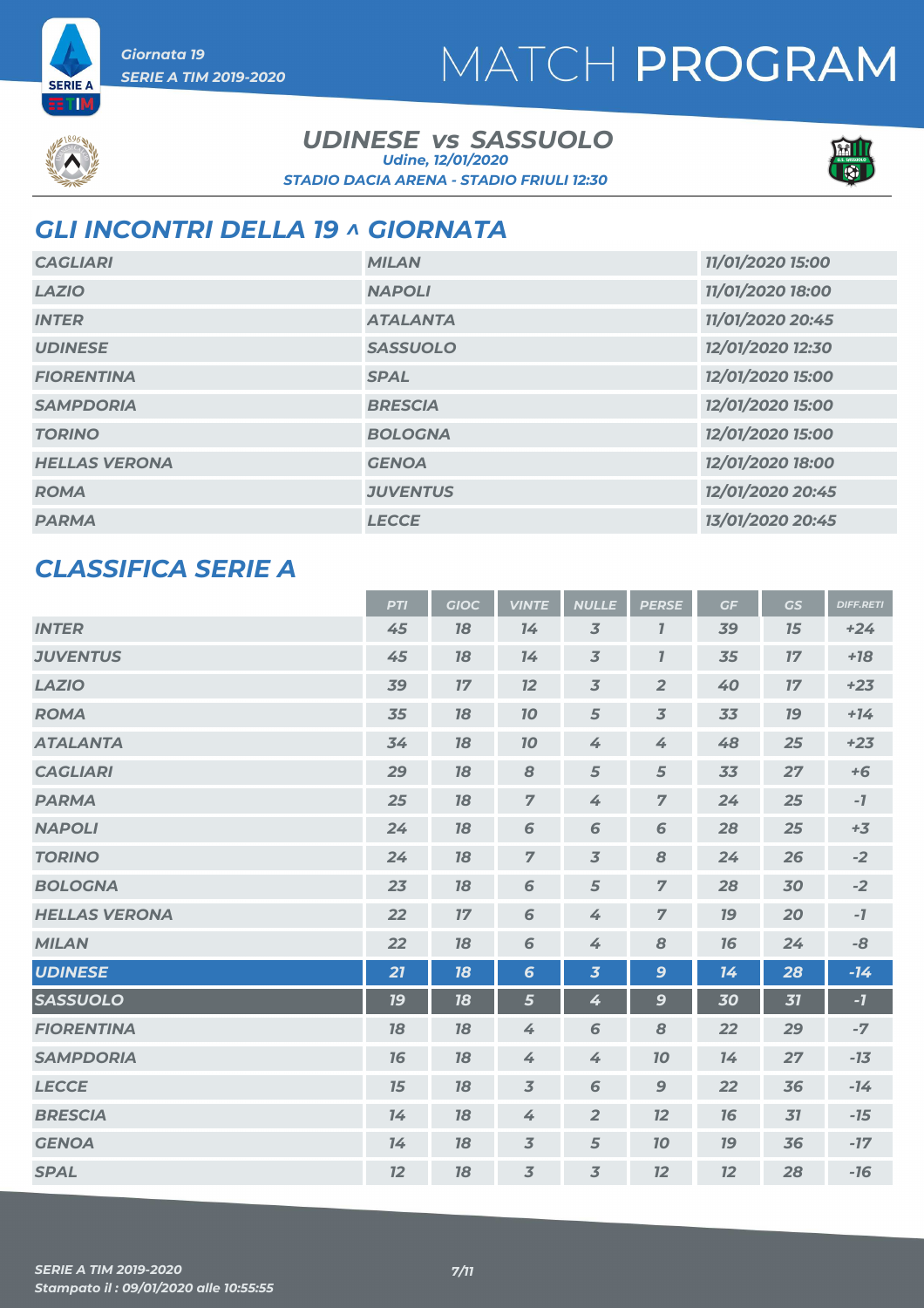# MATCH PROGRAM



**SERIE A TM** 

#### *UDINESE SASSUOLO vs STADIO DACIA ARENA - STADIO FRIULI 12:30 Udine, 12/01/2020*



### *CLASSIFICA GIOCATORI*

| <b>RANKING MARCATORI</b> | <b>Gol(Rigore)</b> |
|--------------------------|--------------------|
| <b>T C. IMMOBILE</b>     | LAZ 19(7)          |
| 2 R. LUKAKU              | $INT$ $14(3)$      |
| <b>3 C. RONALDO</b>      | <b>JUV 13 (4)</b>  |
| 4 JOAO PEDRO             | CAG 11 (2)         |
| 5 L. MURIEL              | ATA 10(4)          |
| 6 J. ILICIC              | ATA 9 (0)          |
| 6 A. BELOTTI             | <b>TOR</b> 9 (5)   |
| <b>6 L. MARTINEZ</b>     | $INT$ 9(2)         |
| 9 D. BERARDI             | SAS 8 (0)          |
| 9 F. CAPUTO              | SAS 8 (0)          |

### *CLASSIFICA SQUADRE*

| <b>RANKING SQUADRE</b>     | <b>Gol - Media Gol</b> |
|----------------------------|------------------------|
| <b>ATALANTA</b>            | 48<br>2.67             |
| <b>LAZIO</b>               | 2.35                   |
| 2                          | 40                     |
| <b>INTER</b>               | 2.17<br><b>39</b>      |
| <b>JUVENTUS</b>            | 1.94                   |
| 4                          | 35                     |
| <b>CAGLIARI</b>            | 1.83                   |
| 5                          | 53                     |
| <b>ROMA</b>                | 1.83                   |
| 5                          | 33                     |
| <b>SASSUOLO</b>            | 1.67                   |
| 7                          | 30                     |
| <b>BOLOGNA</b>             | 28                     |
| 8                          | 1.56                   |
| <b>NAPOLI</b>              | 28                     |
| 8                          | 1.56                   |
| <b>PARMA</b>               | 1.33                   |
| <b>10</b>                  | 24                     |
| <b>TORINO</b><br><b>10</b> | 1.33                   |
| <b>FIORENTINA</b>          | 1.22                   |
| <b>LECCE</b>               | 1.22                   |
| $12 \,$                    | 22                     |
| <b>14 GENOA</b>            | 79<br>1.06             |
| <b>HELLAS VERONA</b>       | 1C                     |
| 14                         | 1.12                   |
| <b>BRESCIA</b>             | 0.89                   |
| 16                         | 16                     |
| <b>16 MILAN</b>            | 0.89<br>76             |
| <b>SAMPDORIA</b>           | 0.78                   |
| 18                         | 14                     |
| <b>18 UDINESE</b>          | 0.78<br>14             |
| 20 SPAL                    | 0.67<br>12             |

|                  | <b>RANKING SQUADRE</b> | Tot Tiri - In Porta - Fuori |            |            |
|------------------|------------------------|-----------------------------|------------|------------|
|                  | <b>ATALANTA</b>        |                             | 275 161    | 114        |
| 2                | <b>NAPOLI</b>          |                             | 254 728    | <b>126</b> |
| 3                | <b>LAZIO</b>           |                             | 225 134    | 91         |
| 4                | <b>JUVENTUS</b>        | 223                         | 131        | 92         |
| 5                | <b>ROMA</b>            | 213                         | <b>116</b> | 97         |
| 6                | <b>BOLOGNA</b>         | 204                         | <b>777</b> | 93         |
| 7                | <b>INTER</b>           | <b>197</b>                  | 127        | 70         |
| 7                | <b>MILAN</b>           | <b>197</b>                  | 103        | 94         |
| $\boldsymbol{g}$ | <b>FIORENTINA</b>      | <b>186</b>                  | 97         | 89         |
| 10               | <b>SASSUOLO</b>        | 174                         | 98         | 76         |
| 77               | <b>LECCE</b>           | 173                         | 89         | 84         |
| 12               | <b>SAMPDORIA</b>       | <b>165</b>                  | 80         | 85         |
| 13               | <b>GENOA</b>           | 164                         | 84         | 80         |
| 14               | <b>PARMA</b>           | <b>160</b>                  | 80         | 80         |
| <b>15</b>        | <b>CAGLIARI</b>        | <b>159</b>                  | 80         | 79         |
| 16               | <b>SPAL</b>            | <b>155</b>                  | 66         | 89         |
| 77               | <b>TORINO</b>          | 154                         | 85         | 69         |
| 18               | <b>HELLAS VERONA</b>   | 147                         | 82         | 65         |
| 79               | <b>UDINESE</b>         | 146                         | 72         | 74         |
|                  | <b>20 BRESCIA</b>      | <b>136</b>                  | 75         | 67         |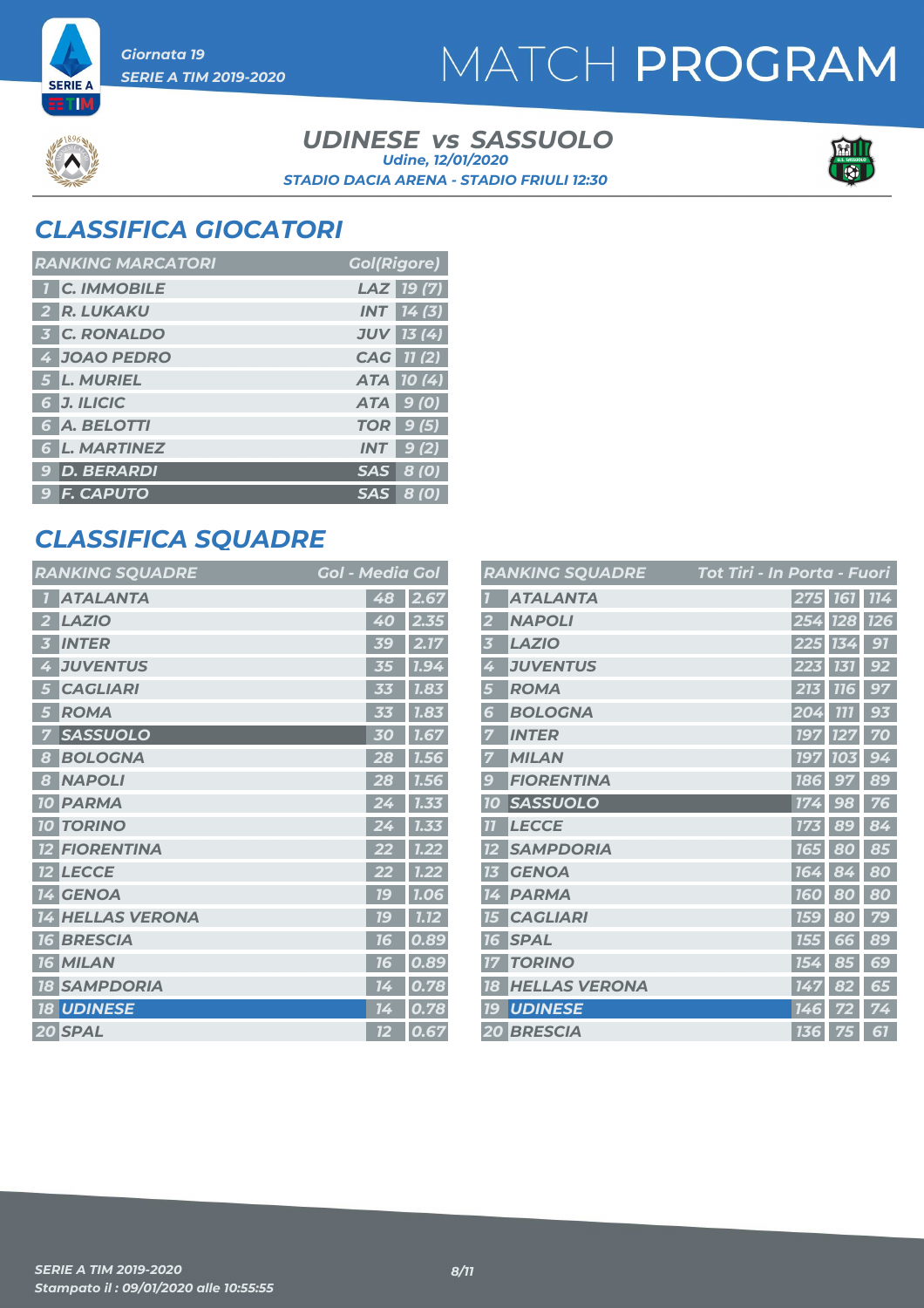# MATCH PROGRAM

**SERIE A** Ш

#### *UDINESE SASSUOLO vs STADIO DACIA ARENA - STADIO FRIULI 12:30 Udine, 12/01/2020*



| <b>RAINNINU JŲUADRE</b>           | AS5154         |
|-----------------------------------|----------------|
| <b>ATALANTA</b><br>$\overline{1}$ | 31             |
| <b>LAZIO</b><br>$\overline{2}$    | 29             |
| <b>INTER</b><br>3                 | 23             |
| <b>SASSUOLO</b><br>4              | 22             |
| <b>JUVENTUS</b><br>5              | 27             |
| <b>NAPOLI</b><br>6 <sup>1</sup>   | 20             |
| <b>PARMA</b><br>7                 | 18             |
| <b>ROMA</b><br>$\overline{7}$     | 78             |
| <b>CAGLIARI</b><br>9              | 16             |
| <b>10 BOLOGNA</b>                 | 15             |
| <b>TI FIORENTINA</b>              | 13             |
| <b>12 LECCE</b>                   | 12             |
| <b>12 TORINO</b>                  | 12             |
| <b>14 BRESCIA</b>                 | 10             |
| <b>14 GENOA</b>                   | 10             |
| <b>14 HELLAS VERONA</b>           | 10             |
| <b>14 UDINESE</b>                 | 10             |
| <b>18 MILAN</b>                   | $\overline{7}$ |
| <b>18 SAMPDORIA</b>               | 7              |
| <b>18 SPAL</b>                    | 7              |

*RANKING SQUADRE Assist*

| <b>RANKING SQUADRE</b>                     | Passaggi Chiave* |                         |
|--------------------------------------------|------------------|-------------------------|
| <b>NAPOLI</b><br>$\overline{1}$            |                  | 5.77                    |
| <b>LAZIO</b><br>$\overline{\mathbf{2}}$    |                  | 4.71                    |
| <b>JUVENTUS</b><br>$\overline{\mathbf{3}}$ |                  | 4.56                    |
| <b>ATALANTA</b><br>4                       |                  | 4.44                    |
| <b>INTER</b><br>5                          |                  | 4.11                    |
| <b>ROMA</b><br>6                           |                  | 4                       |
| <b>MILAN</b>                               |                  | 3.83                    |
| <b>BOLOGNA</b><br>8                        |                  | 3.5                     |
| <b>CAGLIARI</b><br>8                       |                  | 3.5                     |
| <b>10 FIORENTINA</b>                       |                  | 3.33                    |
| <b>11 SASSUOLO</b>                         |                  | $3.22$                  |
| <b>12 GENOA</b>                            |                  | $\overline{\mathbf{3}}$ |
| <b>12 HELLAS VERONA</b>                    |                  | $\overline{\mathbf{3}}$ |
| <b>12 TORINO</b>                           |                  | $\overline{\mathbf{3}}$ |
| <b>15 LECCE</b>                            |                  | 2.72                    |
| <b>15 PARMA</b>                            |                  | 2.72                    |
| <b>17 SAMPDORIA</b>                        |                  | 2.67                    |
| <b>18 BRESCIA</b>                          |                  | 2.39                    |
| <b>19 UDINESE</b>                          |                  | 2.33                    |
| 20 SPAL                                    |                  | 2.28                    |
| * Valori medi per partita.                 |                  |                         |

| <b>RANKING SQUADRE</b>                  | Passaggi riusciti - % * |           |       |
|-----------------------------------------|-------------------------|-----------|-------|
| <b>JUVENTUS</b><br>7                    | 520.72                  |           | 87    |
| <b>NAPOLI</b><br>$\mathbf{2}$           |                         | 506.67    | 86    |
| <b>SASSUOLO</b><br>51                   |                         | 468.5     | 85    |
| <b>ATALANTA</b><br>4                    | 449.67                  |           | 83    |
| <b>INTER</b>                            | 447.22                  |           | 84    |
| <b>MILAN</b><br>6                       | 434.22                  |           | 84    |
| <b>LAZIO</b><br>7                       | 430.65                  |           | 84    |
| <b>ROMA</b><br>8                        | 409.39                  |           | 84    |
| <b>GENOA</b><br>g                       | 392.78                  |           | 83    |
| <b>10 BOLOGNA</b>                       | 383.17                  |           | 81    |
| <b>FIORENTINA</b>                       | 363.22                  |           | 81    |
| <b>12 UDINESE</b>                       | 340.61                  |           | 80    |
| <b>13 CAGLIARI</b>                      | 328.83                  |           | 79    |
| <b>14 LECCE</b>                         | 327.5                   |           | 80    |
| <b>15 SPAL</b>                          | 320.78                  |           | 79    |
| <b>16 HELLAS VERONA</b>                 | 309.82                  |           | 75    |
| <b>TORINO</b><br>17                     | 306.56                  |           | 77    |
| <b>18 PARMA</b>                         | 286.89                  |           | 77    |
| <b>19 SAMPDORIA</b>                     | 286.22                  |           | 75    |
| <b>20 BRESCIA</b>                       | 264.72                  |           | 74    |
| * Valori medi per partita.              |                         |           |       |
| <b>RANKING SQUADRE</b>                  |                         | Recuperi* |       |
| <b>HELLAS VERONA</b><br>$\overline{1}$  |                         |           | 98.29 |
| <b>UDINESE</b><br>2                     |                         |           | 91    |
| <b>PARMA</b><br>$\overline{\mathbf{3}}$ |                         |           | 89.94 |
| 4<br><b>TORINO</b>                      |                         |           | 88.11 |
| <b>SPAL</b><br>5 <sup>1</sup>           |                         |           | 83.17 |
| <b>CAGLIARI</b><br>6                    |                         |           | 82.06 |
| <b>BRESCIA</b><br>7                     |                         |           | 81.89 |
| $\boldsymbol{8}$<br><b>SAMPDORIA</b>    |                         |           | 80.78 |
| <b>9 ATALANTA</b>                       |                         |           | 80.61 |

| $\overline{\mathbf{3}}$ | <b>PARMA</b>               | 89.94 |
|-------------------------|----------------------------|-------|
| 4                       | <b>TORINO</b>              | 88.11 |
| 5                       | <b>SPAL</b>                | 83.17 |
| 6                       | <b>CAGLIARI</b>            | 82.06 |
| 7                       | <b>BRESCIA</b>             | 81.89 |
| 8                       | <b>SAMPDORIA</b>           | 80.78 |
| 9                       | <b>ATALANTA</b>            | 80.61 |
|                         | <b>10 MILAN</b>            | 79.56 |
| 11                      | <b>INTER</b>               | 79.33 |
|                         | <b>12 FIORENTINA</b>       | 79.22 |
|                         | <b>13 BOLOGNA</b>          | 78.78 |
|                         | <b>14 LECCE</b>            | 77.06 |
|                         | <b>15 ROMA</b>             | 76.56 |
|                         | <b>16 GENOA</b>            | 76.39 |
|                         | <b>17 LAZIO</b>            | 73.53 |
|                         | <b>18 JUVENTUS</b>         | 73.06 |
|                         | <b>19 SASSUOLO</b>         | 68.28 |
|                         | <b>20 NAPOLI</b>           | 64.83 |
|                         | * Valori medi per partita. |       |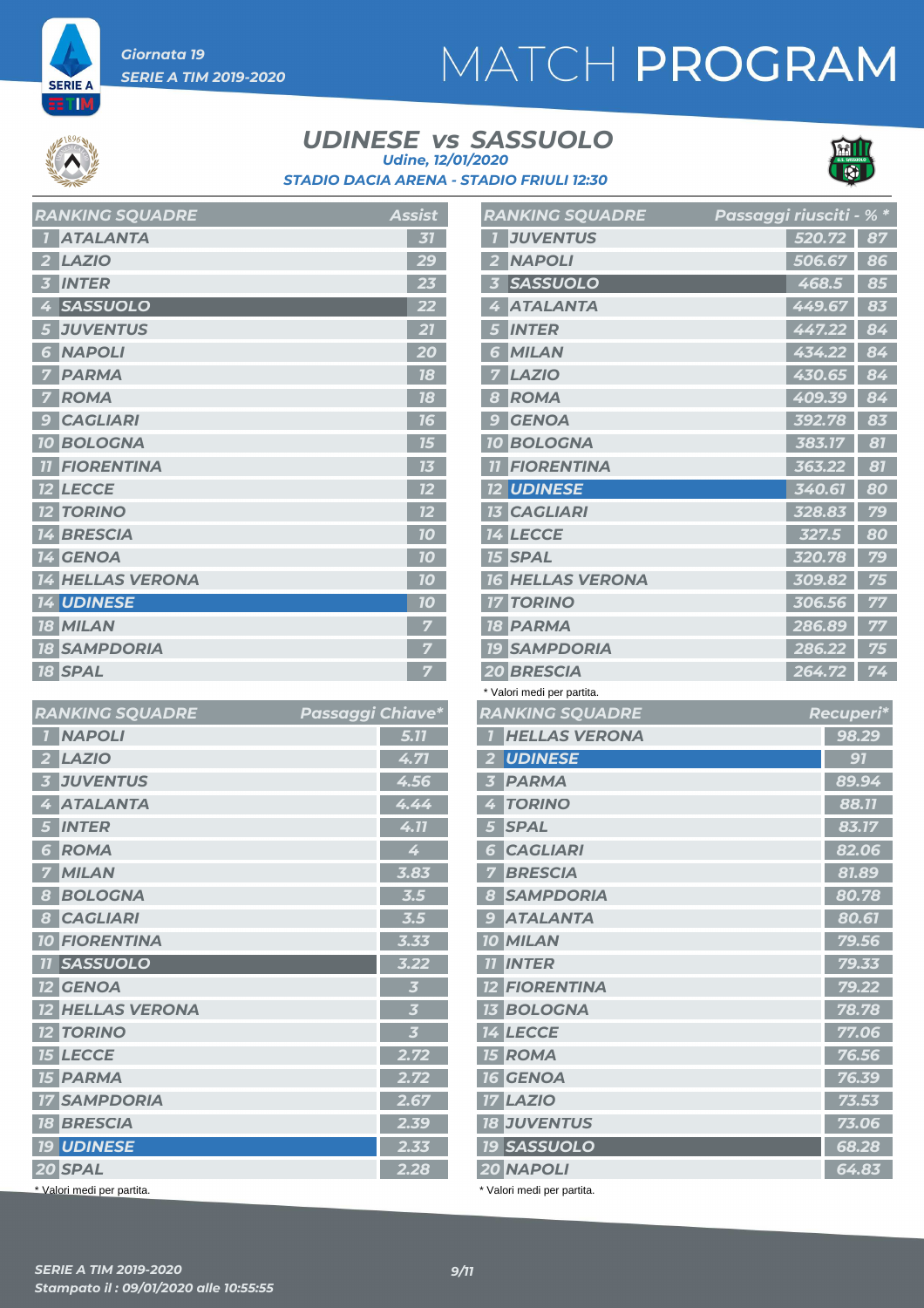# MATCH PROGRAM

**SERIE A** TM

#### *UDINESE SASSUOLO vs STADIO DACIA ARENA - STADIO FRIULI 12:30 Udine, 12/01/2020*



| <b>RANKING SQUADRE</b>        | Tot. Parate - Media | <b>RAI</b>                      |
|-------------------------------|---------------------|---------------------------------|
| <b>SPAL</b>                   | 86                  | $\overline{1}$<br>4.78          |
| <b>PARMA</b>                  | 84<br>4.            | $\overline{2}$<br>67            |
| <b>LECCE</b>                  | 79                  | $\overline{\mathbf{3}}$<br>4.39 |
| <b>TORINO</b><br>4            | 75                  | 4<br>4.17                       |
| <b>SASSUOLO</b><br>5          | 74                  | 5<br>4.11                       |
| <b>BRESCIA</b><br>6           | 72                  | G<br>4                          |
| <b>UDINESE</b>                | 67                  | 7<br>3.72                       |
| <b>GENOA</b><br>8             | 66                  | 8<br>3.67                       |
| <b>CAGLIARI</b><br>9          | 64                  | 9 <sup>°</sup><br>3.56          |
| <b>10 JUVENTUS</b>            | 64                  | 10 <sup>°</sup><br>3.56         |
| <b>SAMPDORIA</b><br><b>77</b> | 61                  | 11<br>3.39                      |
| <b>HELLAS VERONA</b>          | 61                  | 12<br>3.59                      |
| <b>MILAN</b><br>13            | 67                  | 13<br>3.39                      |
| <b>FIORENTINA</b><br>14       | 59                  | 14<br>3.28                      |
| <b>BOLOGNA</b><br><b>15</b>   | 59                  | 15<br>3.28                      |
| <b>16 LAZIO</b>               | 58                  | 76<br>3.41                      |
| <b>ROMA</b><br>17             | 50                  | 17<br>2.78                      |
| <b>18 INTER</b>               | 48                  | 18<br>2.67                      |
| <b>18 NAPOLI</b>              | 48                  | 19<br>2.67                      |
| 20 ATALANTA                   | 43                  | 20 <sub>2</sub><br>2.39         |

|                | <b>RANKING SQUADRE</b> | <b>Media Km</b> |
|----------------|------------------------|-----------------|
|                |                        |                 |
|                | <b>INTER</b>           | 111.842         |
|                | <b>PARMA</b>           | 109.711         |
| 3              | <b>JUVENTUS</b>        | 109.301         |
| 4              | <b>HELLAS VERONA</b>   | 109.09          |
| 5              | <b>LECCE</b>           | 108.816         |
| 6              | <b>FIORENTINA</b>      | 108.649         |
| 7              | <b>ATALANTA</b>        | 108.628         |
| 8              | <b>SAMPDORIA</b>       | 108.55          |
| $\overline{9}$ | <b>LAZIO</b>           | 108.544         |
| <b>10</b>      | <b>BOLOGNA</b>         | 108.477         |
| <b>77</b>      | <b>ROMA</b>            | 108.321         |
|                | <b>12 SASSUOLO</b>     | 108.18          |
| 13             | <b>SPAL</b>            | 107.744         |
| 14             | <b>MILAN</b>           | 106.938         |
|                | <b>15 UDINESE</b>      | 106.545         |
|                | <b>16 BRESCIA</b>      | 106.542         |
| <b>17</b>      | <b>CAGLIARI</b>        | 105.795         |
| <b>18</b>      | <b>NAPOLI</b>          | 104.964         |
| <b>19</b>      | <b>GENOA</b>           | 104.34          |
|                | <b>20 TORINO</b>       | 103.735         |